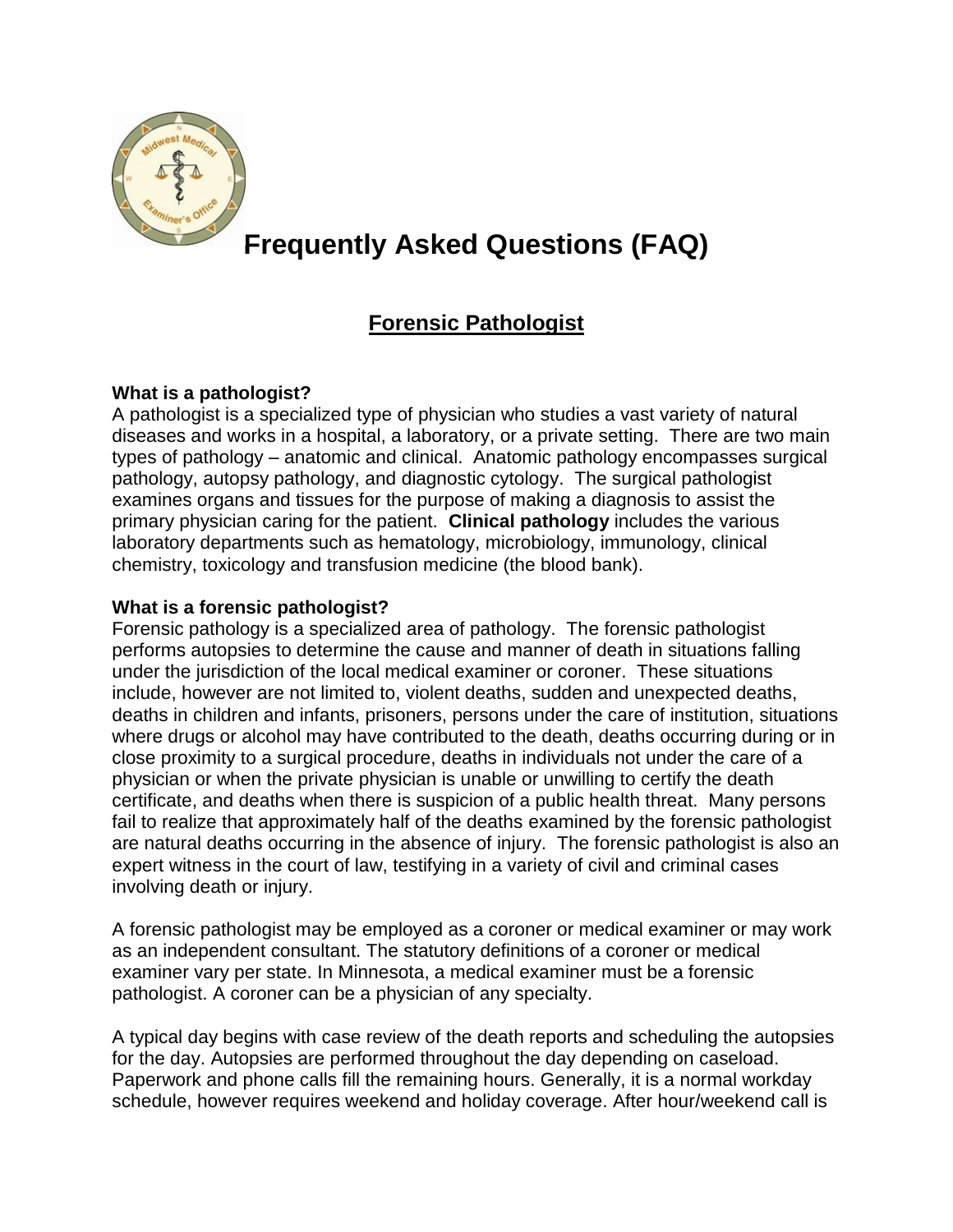required for consults on active death investigations. Trial preparation and testimony is intermittent. Communication with law enforcement, attorneys, and families are routine.

#### **What training is required to become a forensic pathologist?**

It takes many years of schooling to prepare oneself for a career in forensic pathology. It begins with a four-year college degree, followed by four years of medical school. After medical school, the young physician begins a three to five-year residency training program in general pathology. The exact duration depends on whether the program is in anatomic pathology or both anatomic and clinical pathology. In any event, to become a forensic pathologist, the prerequisite training program must include at least anatomic pathology. After completion of the residency program, the pathologist embarks on a one-year specialty training program in forensic pathology at a medical examiner's or coroner's office, usually in a large city or metropolitan area.

A forensic pathologist may choose to subspecialize in areas, eg. neuropathology or cardiac pathology.

#### **How many years of schooling and training does it take to become a forensic pathologist?**

After high school you'll have to undertake:

- 4 years of college, to get a bachelor's degree
- 4 years of medical school, to get the doctor of medicine (MD) degree
- 3 or 4 years of residency (3 for anatomic pathology only or 4 for combined anatomic/clinic pathology; the later track being recommended) to become eligible to take the Board exams in pathology
- 1 or 2 years of forensic pathology fellowship, to be eligible to take the subspecialty Board exam in forensic pathology

#### **What should I be studying in high school/college/med school to prepare for a career as a forensic pathologist?**

**In high school,** concentrate on traditional core subjects and develop your study skills and self-discipline. Take four years of English, four of science, four of math. By the time you graduate, you should be able to write clear, polished reports without grammatical errors. If you are shy or uncomfortable speaking in public, you may benefit from getting involved in your high school's debating team or other organized speech activities.

**In college,** you will have to meet prerequisites to get into medical school. These vary from school to school, so get to know your college's premedical advisor early on. In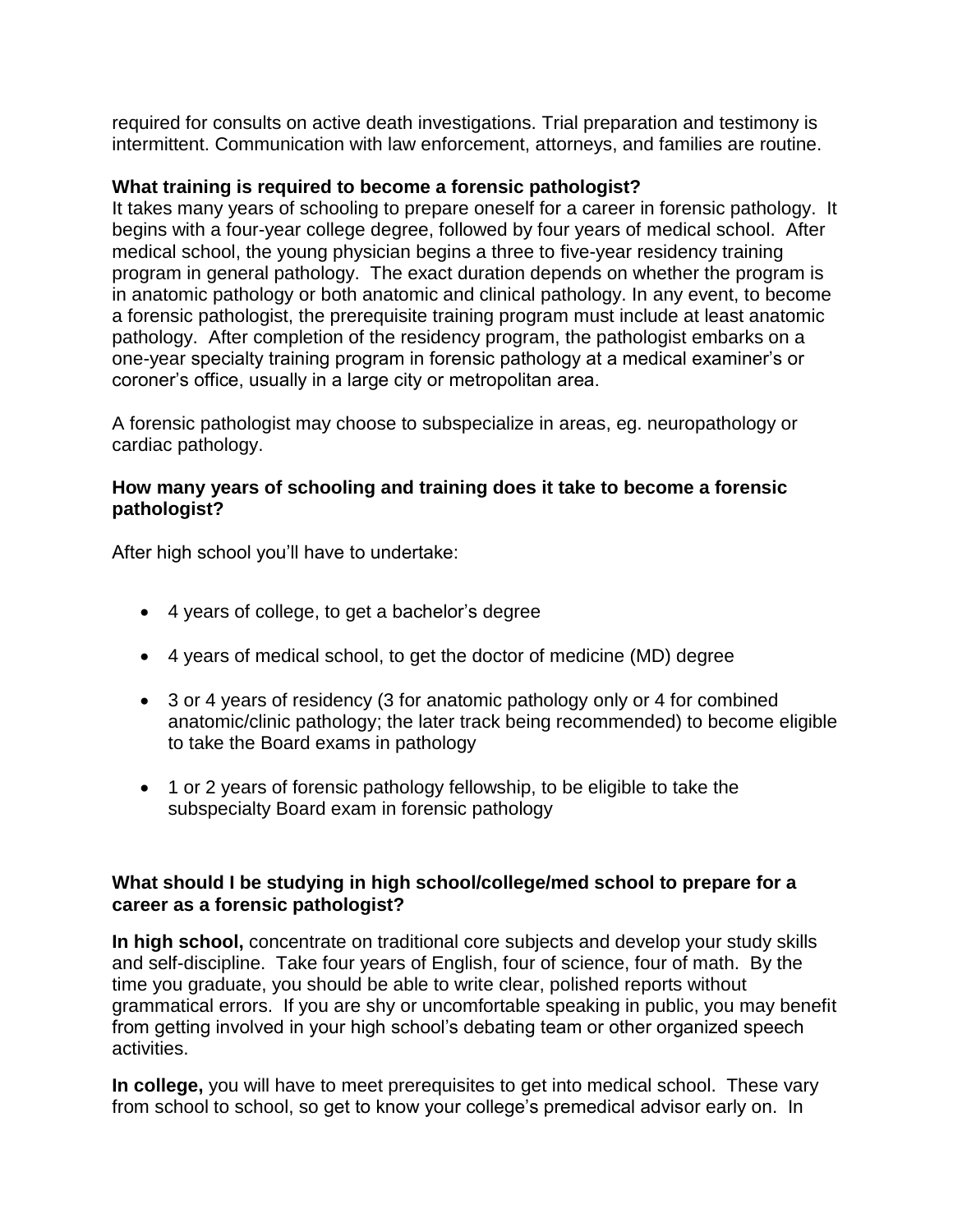general, you will need two years of chemistry (inorganic and organic), two of biology, one or two of English, and one of physics. You don't have to major in a science to get into medical school, and in fact some medical schools encourage applicants to have strong backgrounds in the humanities. If you don't major in a natural science, you should still take more science courses in college than are required by the medical schools you are looking to attend.

Since medical examiners often deal across cultural lines, you may also wish to enrich your knowledge of various ethnic groups by taking some courses in minority studies. Developing proficiency in a foreign language may come in handy, too.

**In medical school,** concentrate your elective time in basic patient care. Remember that you will be a physician first and foremost. You may wish to arrange an elective rotation at a county medical examiner's office. These can usually be arranged, even if you have to travel to get there.

#### **What personal traits are necessary to work as a forensic pathologist?**

There are no specific traits necessary to work as a forensic pathologist. It helps to have decent communication skills as it is necessary to discuss a wide variety of topics with many types of individuals and organizations. There is a common misconception that the pathologist only deals with the deceased. An outgoing, energetic personality makes it easier to speak to large groups such as juries during expert witness testimony in a court of law.

#### **Where does the forensic pathologist work?**

The forensic pathologist usually works in a local, county, or state medical examiner or coroner system.

### **Medicolegal Death Investigator**

#### **What is a Medicolegal Death Investigator?**

A medicolegal death investigator is a professional having the legal authority to investigate deaths for a medicolegal (medical examiner/coroner) jurisdiction; who performs scene investigations, collects evidence, and develops decedents' medical and social histories to assist the medical examiner/coroner in determining the cause and manner of death. Medicolegal death investigators should have a combination of education and skills encompassing areas of medicine and law.